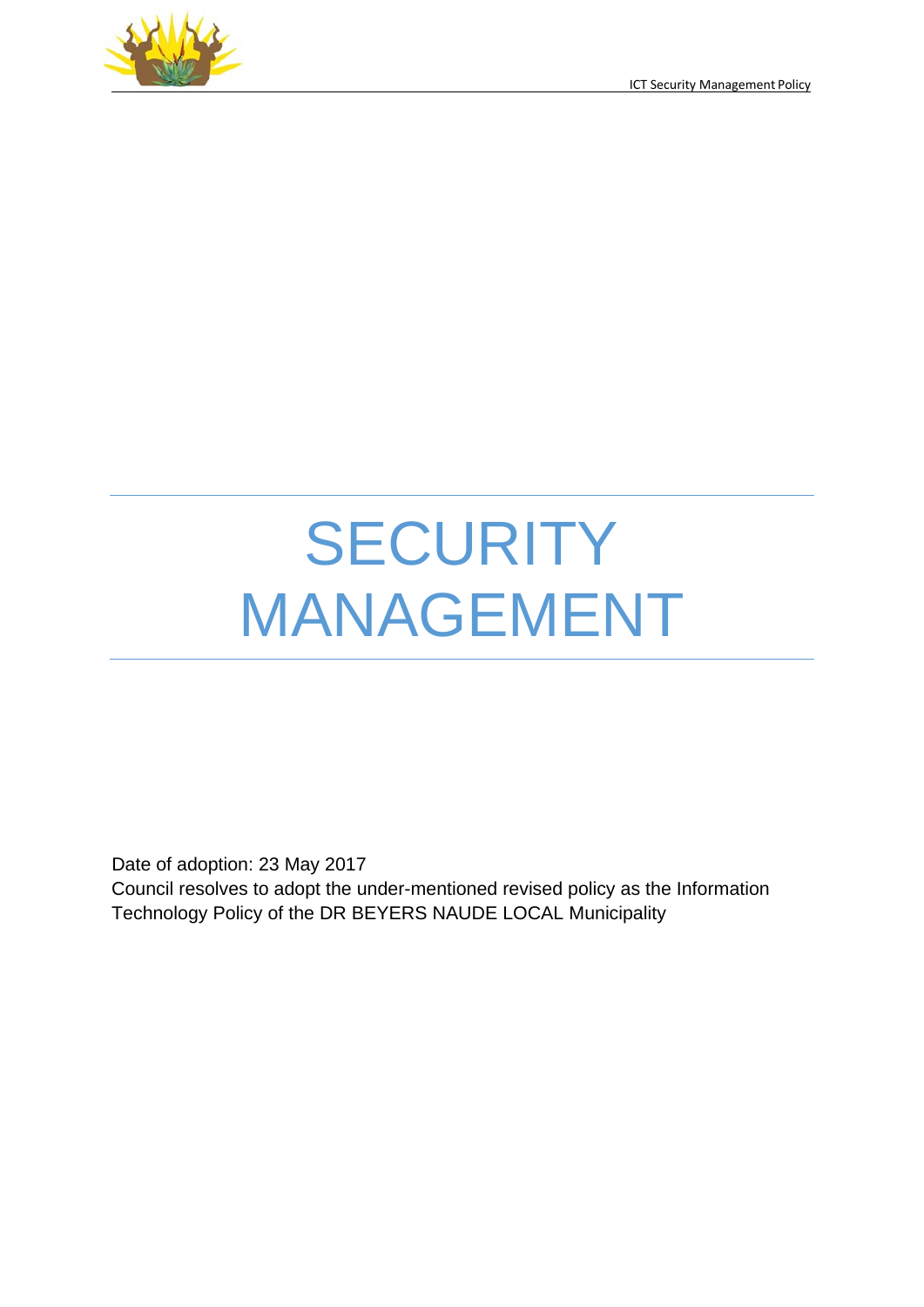

# **TABLE OF CONTENTS**

|                                        | Page           |
|----------------------------------------|----------------|
| 1. SCOPE OF POLICY                     | 1              |
| 2. PURPOSE                             | 1              |
| 3. RESPONSIBILITIES                    | 1              |
| 4. THIRD PARTIES AND CONTRACTORS       | $\overline{2}$ |
| 5. ASSET MANAGEMENT                    | $\overline{2}$ |
| <b>6. SERVER AND NETWORK ROOM</b>      | 3              |
| 7. PATCH MANAGEMENT                    | 3              |
| 8. DESKTOP SECURITY                    | $\overline{4}$ |
| 9. MOBILE DEVICES                      | $\overline{4}$ |
| <b>10. REMOVABLE DEVICES</b>           | $\overline{4}$ |
| <b>11. NETWORK SECURITY</b>            | 5              |
| <b>12. REMOTE ACCESS</b>               | 5              |
| <b>13. INTERNET AND EMAIL</b>          | 5              |
| <b>14. MALICIOUS SOFTWARE</b>          | 5              |
| <b>15. FIREWALL AND ANTIVIRUS</b>      | 6              |
| <b>16. INCIDENT MANAGEMENT</b>         | 6              |
| 17. THE SERVER SECURITY BASELINE       | 6              |
| 18. GENERAL                            | 9              |
| 19. REVIEW                             | 9              |
| <b>ANNEXURE A: ASSET MOVEMENT FORM</b> | 10             |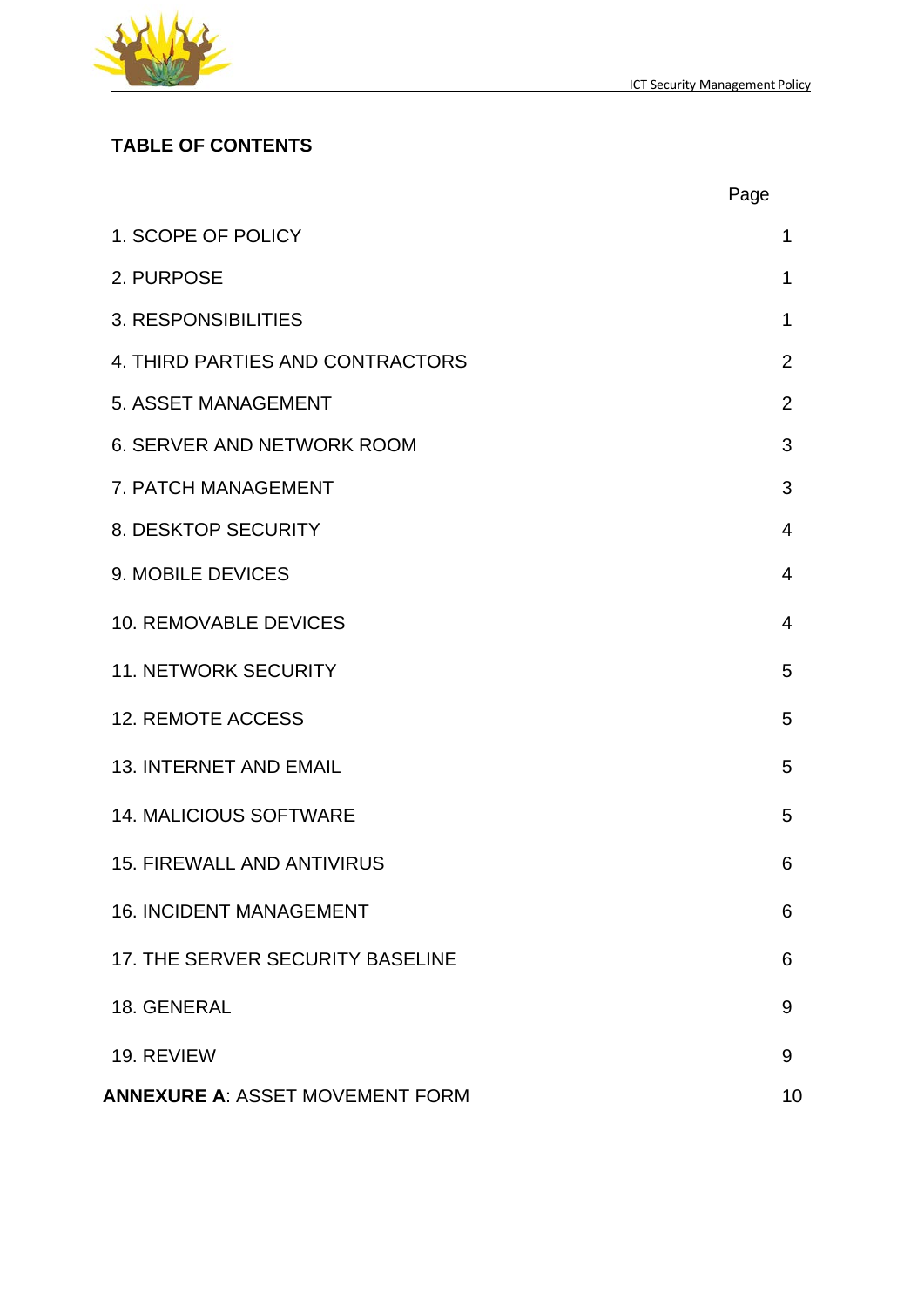

## **1. SCOPE OF POLICY**

The **BNLM** ICT Security Policy is applicable to all employees within the municipality, third parties and stakeholders utilising the municipality's ICT infrastructure and resources in order to fulfil the municipality's goals and objectives

#### **2. PURPOSE**

The purpose of the ICT Security Policy is to ensure the effective protection and proper usage of the computer systems and its peripherals within the municipality. Each employee is responsible for the security and protection of electronic information resources over which he or she controls. Resources to be protected include, but not limited to networks, computers, software, removable media and data. The physical and logical integrity of these resources must be protected against threats such as viruses, sabotage, unauthorised intrusions, and malicious misuse or in-adverted compromise.

#### **3. RESPONSIBILITIES**

#### **3.1 Senior Manager: Finance**

- 3.1.1 The Senior Manager: Finance is responsible for overseeing the development and implementation of the Municipality's ICT Security Policy.
- 3.1.2 In consultation with the Systems Administrator, the Senior Manager: Finance shall recommend all ICT improvements of the municipality to the Director: Finance and Corporate Services. Where necessary, a report with recommendations will be submitted to Council.
- 3.1.3 Ensure that all ICT service providers undergo the necessary security procedures before providing services to the municipality i.e. assessing the credibility and competence of the Service Provider.
- 3.1.4 Ensure that Risk Management Policy of the municipality is adhered to in the ICT Unit. Identify mitigating actions to reduce the ICT risks of the municipality to an acceptable level and make recommendations where necessary.

#### **3.2 Systems Administrator**

- 3.2.1 Responsible for overseeing the implementation of the ICT SecurityPolicy.
- 3.2.2 Maintain and manage relationships with stakeholders and Service Providers by ensuring that all Service Level Agreements entered into are monitored in terms and conditions therein.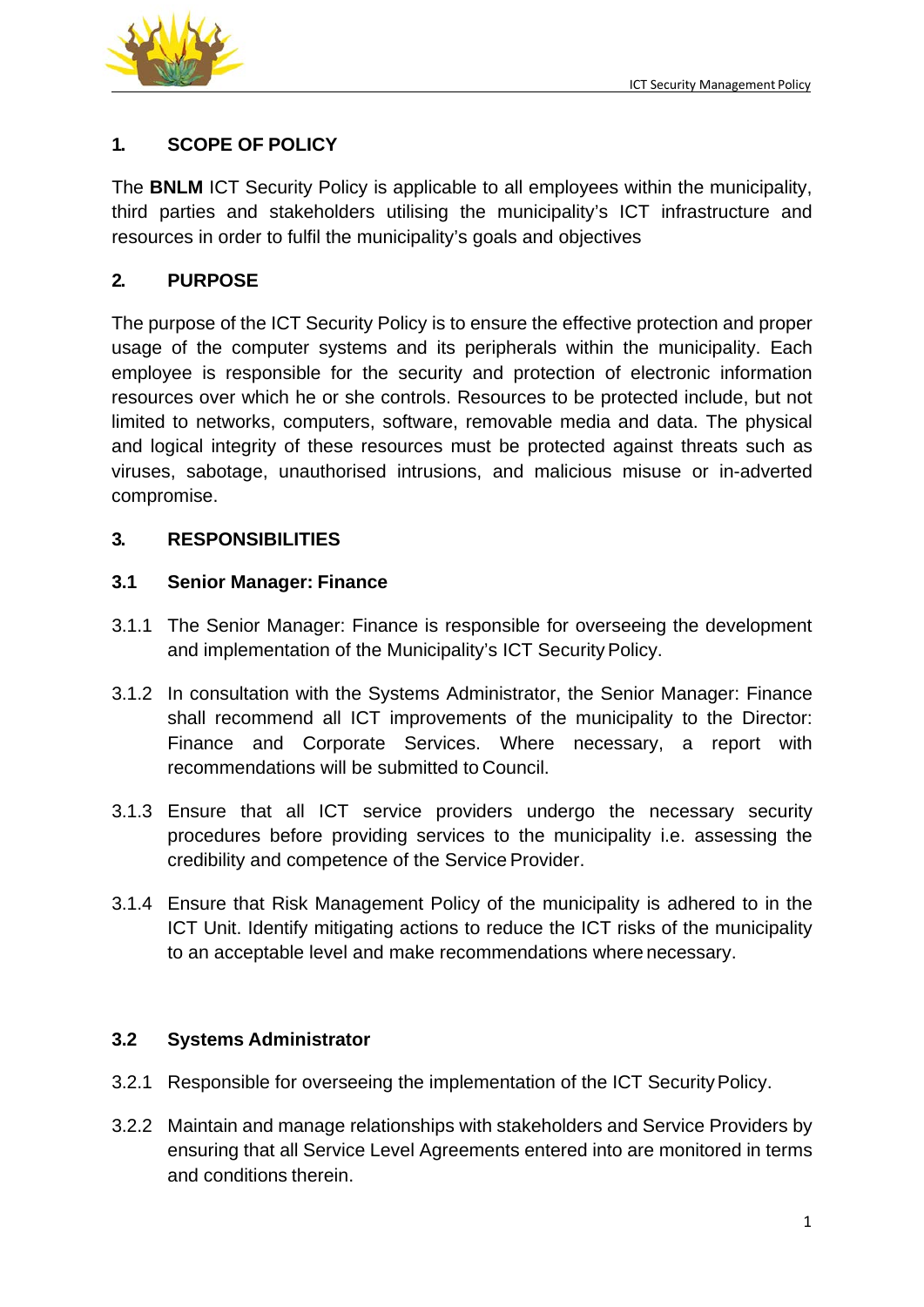

3.2.3 Monitor and ensure compliance with relevant ICT Regulatory Framework.

- 3.2.4 Ensure that all ICT physical security breaches are reported immediately to the Senior Manager: Finance.
- 3.2.5 Responsible for physical protection of all ICT assets of the municipality.
- 3.2.6 In conjunction with Asset Management, ensure that employees are provided with approval to move any ICT assets, other than mobile devices.
- 3.2.7 Ensure that the municipality's environment is secured from any internal and external threats.

## **3.3 Internal Audit**

- 3.3.1 Internal Audit shall audit all ICT Compliance within the municipality
- 3.3.2 Assist ICT Unit in ensuring that recommendations provided from the audit findings are implemented correctly.

## **4. THIRD PARTIES AND CONTRACTORS**

- 4.1 All ICT Service Providers shall be screened before providing services to the municipality to ensure credibility of the service provider.
- 4.2 Sign a non-disclosure of classified information.
- 4.3 A Service Level Agreement must be signed between the municipality and Service Provider before providing any ICT services.
- 4.4 A Service Provider shall not be provided with any logical access to any critical information systems; access will be provided only with approved authorisation from the Senior Manager: Finance.

## **5. ASSET MANAGEMENT**

- 5.1 All ICT equipment shall be recorded in the Fixed Asset Register and allocated an asset number.
	- 5.2 The ICT asset register shall have at least the following descriptive fields:

Asset number, asset owner, location of the asset, category of asset, date of acquisition, asset description and value of the asset.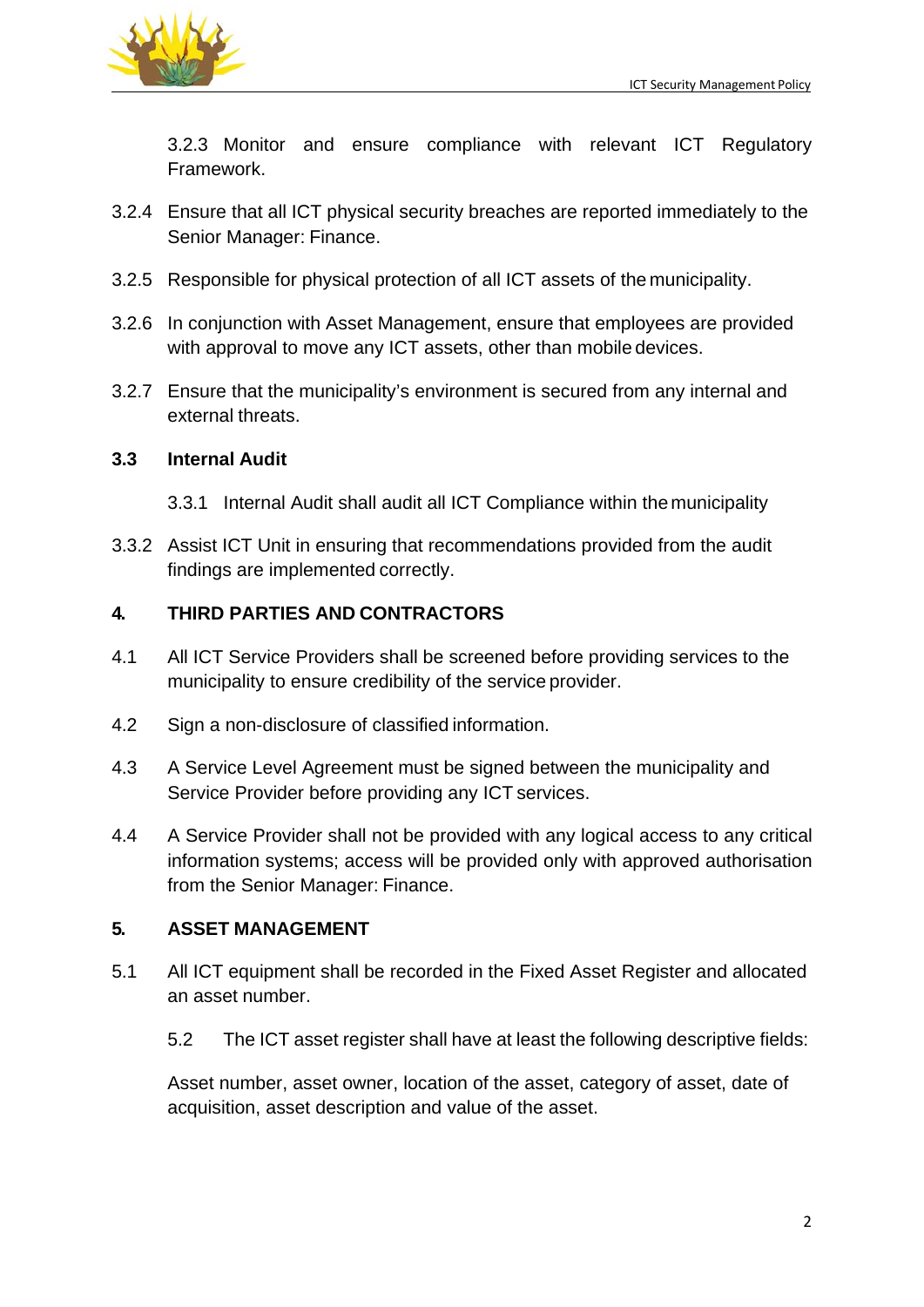

### **6. SERVER AND NETWORK ROOM**

- 6.1.1 Servers shall be located in a secure server room that is accessed only by authorised ICT employees.
- 6.1.2 Service Providers shall not access server rooms without being accompanied by an ICT Unit employee.

#### **7. PATCH MANAGEMENT**

- 7.1 Patch Management is the responsibility of the Systems Administrator.
- 7.2 The Systems Administrator shall identify patch management resources to update the servers and workstations of the municipality.
- 7.3 Workstations and servers owned by the municipality must have up-to-date operating system security patches installed to protect the asset from known vulnerabilities. This includes all laptops, desktops, and servers owned and managed by the municipality.
- 7.4 Desktops and laptops must have automatic updates enabled for operating system patches. This must be the default configuration for all workstations and any exception to the policy must be documented in the Patch Management Log Book.
- 7.5 Servers must comply with the minimum baseline requirements. These minimum baseline requirements define the default operating system level, service pack, hotfix, and patch level required to ensure the security of the municipality asset and the data that resides on the system. Refer to the server security baseline in Section 17.
- 7.6 Patches will be tested for a maximum period of 14 days in a test environment prior to deployment into the live environment.

## **8. DESKTOP SECURITY**

- 8.1.1 All desktops provided to employees shall be allocated in accordance with the employee's job description.
- 8.1.2 Employees shall be given Standard User Access to the desktop operating systems.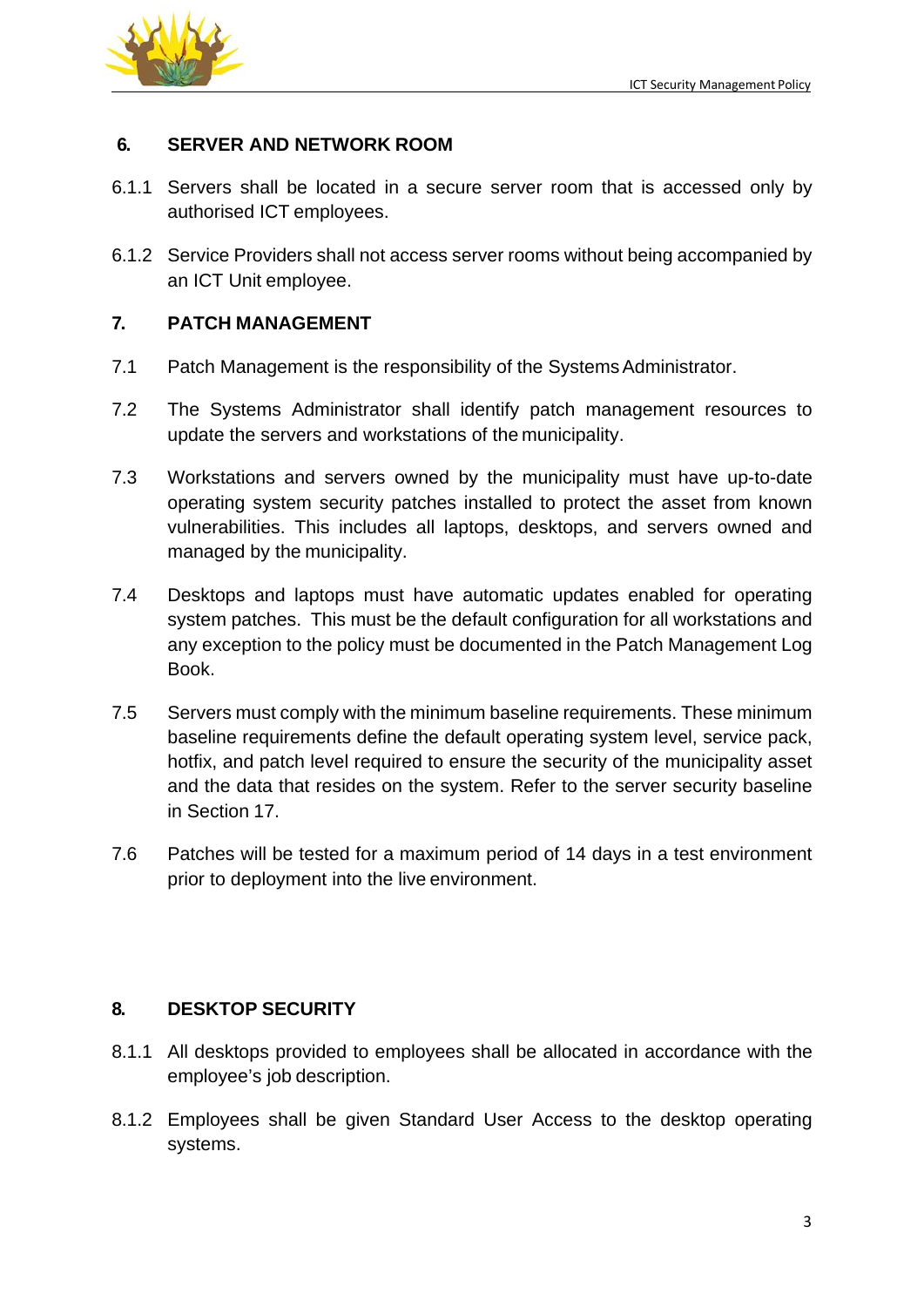

- 8.1.3 Employees shall ensure that they only utilise the equipment for official purposes.
- 8.1.4 Employees shall only have logical access to their desktop computer.
- 8.1.5 No employees, except ICT Unit employees are allowed to disassemble or perform repairs to any ICT equipment.
- 8.1.6 No desktop computers shall be removed from an employee's office without the authorisation of the Systems Administrator and Asset Management.

## **9. MOBILE DEVICES**

#### **Mobile devices herein refer to laptops and tablets.**

- 9.1.1 Municipal mobile devices shall be issued to employees in accordance with the Asset Management Policy
- 9.1.2 All employees issued with municipal laptops must ensure that they are also provided with security cables.
- 9.1.3 It is the employee's responsibility to ensure that the laptop is secured at all times.

## **10. REMOVABLE DEVICES**

## **Removable devices herein refers to USB Flash Drives, Compact and DVD discs, external Hard-drive and any other removable media storage devices.**

- 10.1 Removable devices shall be issued to employees in accordance with the Asset Management Policy.
- 10.2 Any loss of removable devices allocated to an employee must be reported in writing to the ICT Unit within 48 hours.

#### **11. NETWORK SECURITY**

11.1 Only municipal desktops and mobile devices shall be connected to the municipal network.

#### **12. REMOTE ACCESS**

- 12.1 Remote access to operational systems is prohibited i.e. PSM Logic, Appx.
- 12.2 Only the Systems Administrator and the IT Technician are permitted to have remote access via Virtual Private Network (VPN).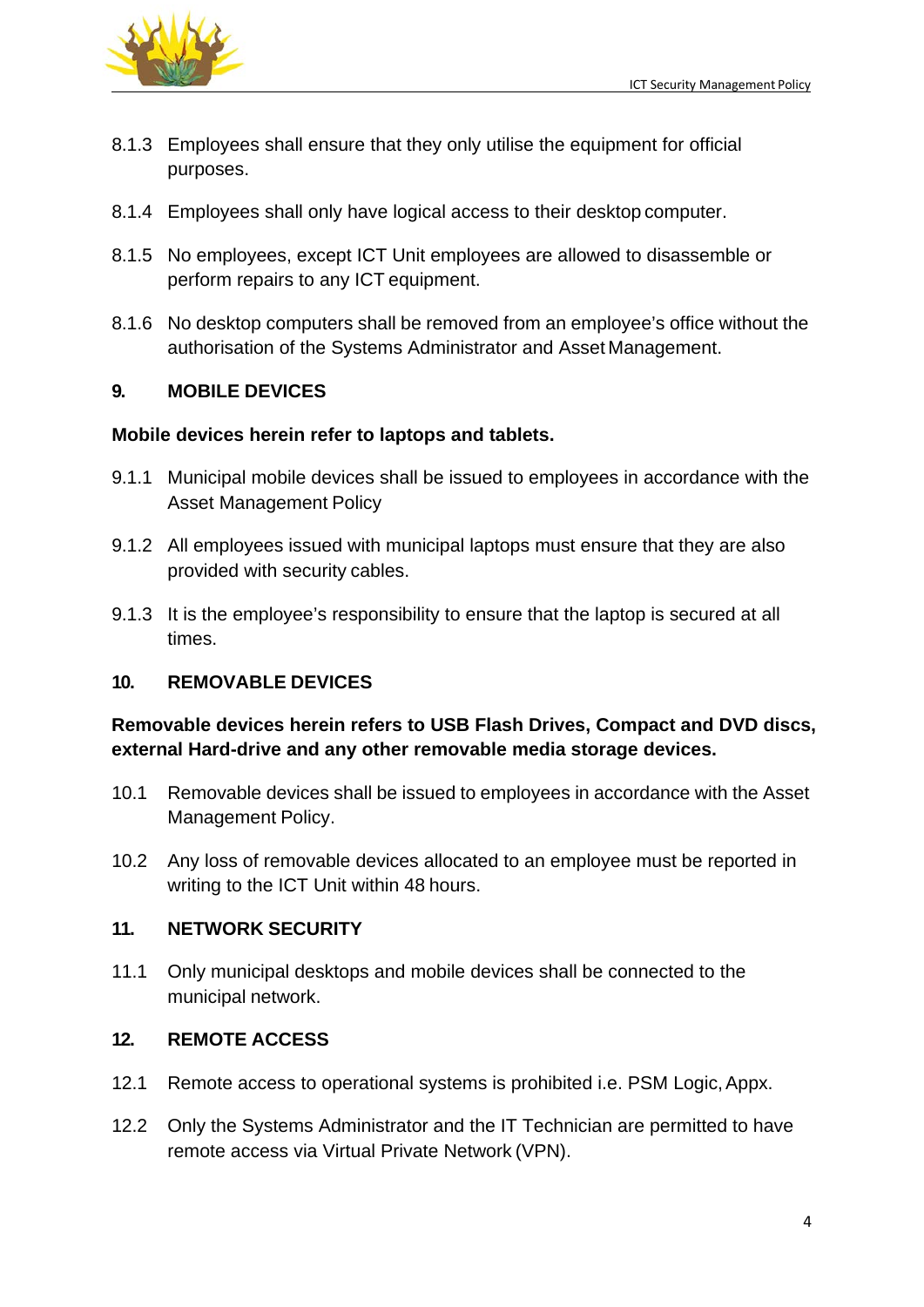

12.3 Remote access will only be granted to an employee in exceptional circumstances with the approval of the Director: Finance and Corporate Services.

## **13. INTERNET AND EMAIL**

13.1 Internet and Email Security Management forms part of the ICT Code of Conduct, which must be signed by all users of Municipal Internet and Email facilities.

## **14. MALICIOUS SOFTWARE**

- 14.1 Employees are prohibited from installing unauthorised software.
- 14.2 Malicious software (Virus, Trojans, Worms and Spyware) identified by an employee must be reported immediately to the Systems Administrator or the IT Technician. The reporting of the incident is as follows:
	- Contacting the IT helpdesk to report the incident
	- IT technician shall assist the user to remove the Malicious software
	- Systems Administrator must ensure that the Antivirus installed on all is setup to scan desktops and servers daily.
- 14.3 ESET Endpoint Protection is currently in use and user computers are updated daily. Any computer, laptop or other device that is found to be infected with a virus must be attended to immediately and quarantined.
- 14.4 A record will be kept of all types of malicious software encountered.

## **15. FIREWALL AND ANTIVIRUS**

- 15.1 It is the responsibility of the Systems Administrator to ensure the effective implementation of firewall and antivirus management for themunicipality.
- 15.2 The Systems Administrator is responsible for ensuring that the latest version of antivirus software is installed and signature database is up-to- date.
- 15.3 Users of mobile devices should ensure that computers are plugged into the Municipal network at least once a week for antivirus updates.
- 15.4 Employees are prohibited from disabling or interfering with the virus scanning software.

## **16. INCIDENT MANAGEMENT**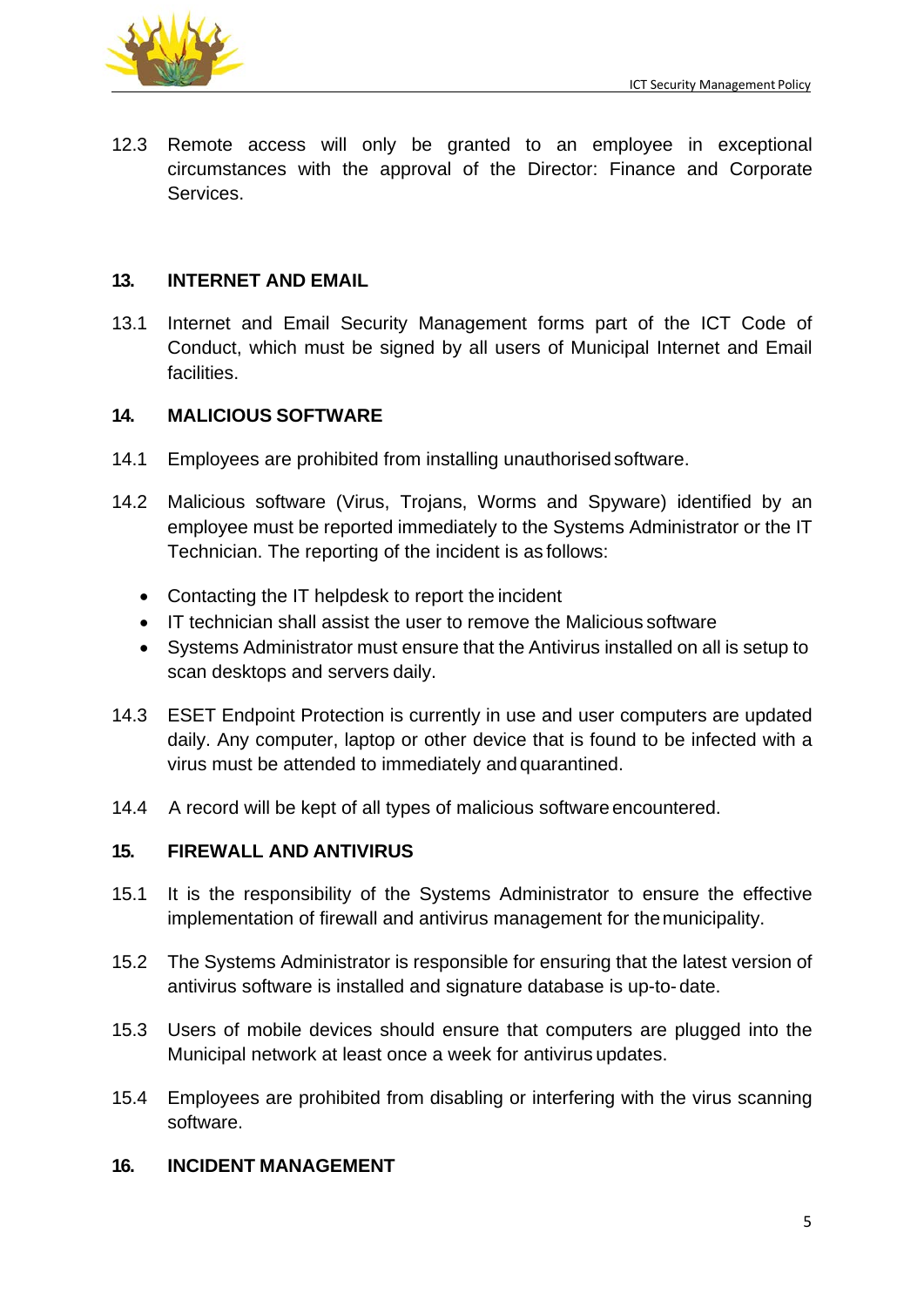

- 16.1 All the municipal ICT incidents must be reported to the ICT Department
- 16.2 ICT incidents shall be prioritised according to the risk and impact they have on the municipal network and critical systems.
- 16.3 Spiceworks shall be the tool used for logging ICT incidents.

## **17. THE SERVER SECURITY BASELINE**

#### **17.1 Basic Security Step:**

- Plan the installation and deployment of the operating system and other components for the server.
- Install, configure, and secure the underlying Operating System.
- Install, configure, and secure the server software.
- For servers that host content, such as Web servers (Web pages), File Servers, and Active directory servers, ensure that the content is properly secured. This is highly dependent on the type of server and the type of content, so it is outside the scope of this publication to provide recommendations for content security.
- Employ appropriate network protection mechanisms like firewall, packet filtering router, and proxy.
- Choosing the mechanisms for a particular situation depends on several factors, including the location of the server's clients (Internet, internal, and remote access), the location of the server on the network, the types of services offered by the server, and the types of threats against the server.
- Employ secure administration and maintenance processes, including application of patches and upgrades, monitoring of logs, backups of data and OS, and periodic security testing**.**

#### **17.2 The following items are important to consider, and will make the process of employing security controls more efficient:**

- Identify the purpose of the server.
- Identify the network services and protocols that will be provided on the server examples include **HTTP, FTP, SMTP, NFS, and TCP/IP**.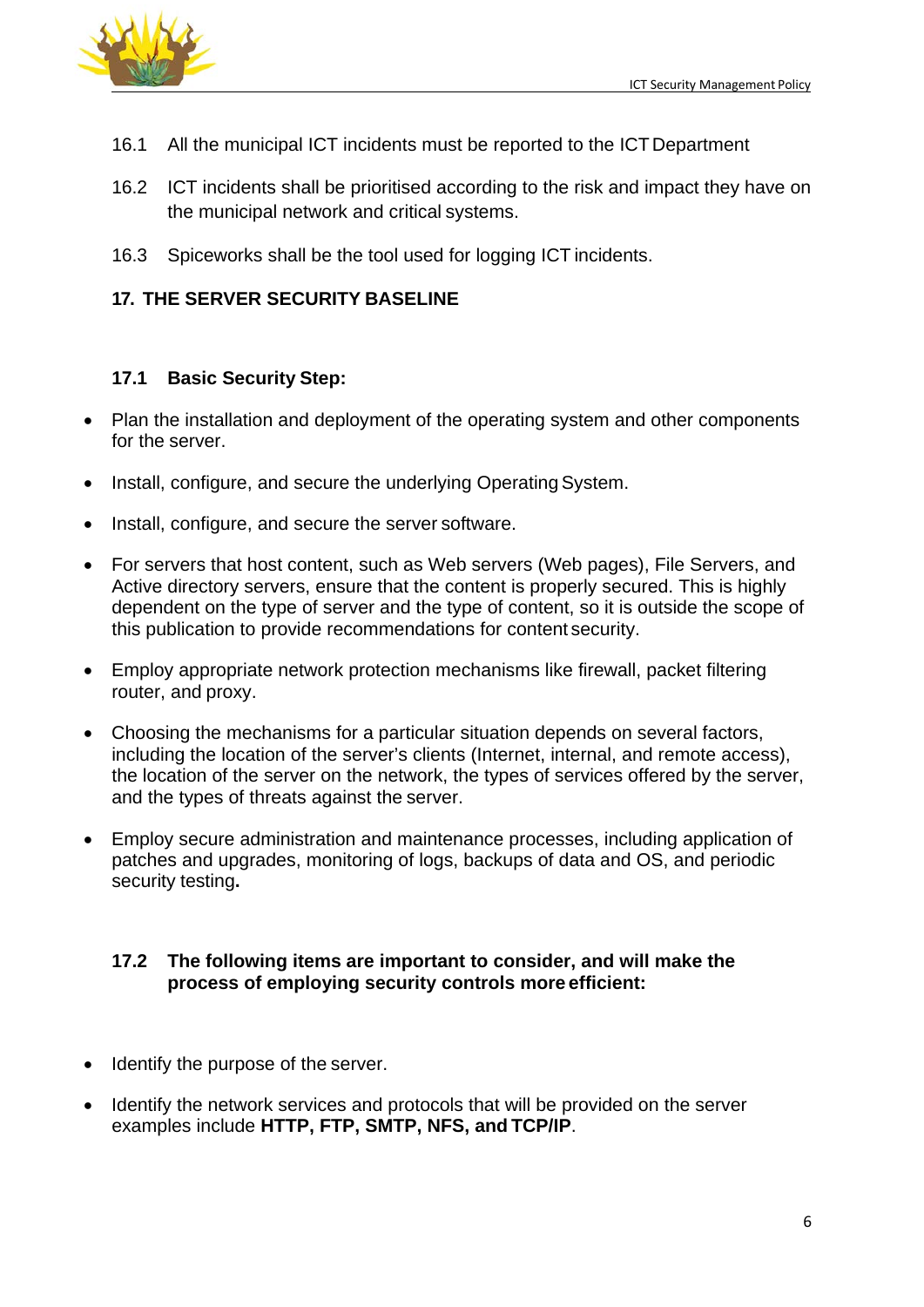

- Identify any network service software, both client and server to be installed on the server and any other support servers.
- Identify the users or categories of users of the server and any support hosts.
- Determine the privileges that each category of user will have on the server and support hosts.
- Determine how the server will be managed (locally, remotely from the internal network, remotely from external networks).
- Decide if and how users will be authenticated and how authentication data will be protected.
- Determine how appropriate access to information resources will be enforced.
- Determine which server applications meet the organization's requirements.
- Consider servers that may offer greater security, even though with less functionality in some instances.

## **17.3 SERVER ROOM PHYSICAL LOCATION CONSIDERATIONS**

## **When planning for this location, the following were considered:**

- Appropriate physical security protection mechanisms for the server and its networking components, including locks, card reader access, security guards, and physical intrusion detection systems like motion sensors, cameras).
- Appropriate environmental controls so that the necessary humidity and temperature are maintained, and the possible need for redundant controls.
- Backup power sources and how long power can be provided.
- Appropriate fire containment equipment that will minimize damage to equipment that would not otherwise be impacted by the fire.
- Redundant network connections and redundant data center locations for high availability systems.
- Protection from potential natural disasters that may exist in the serverlocation.

## **17.4 STRENGTHENING AND SECURELY CONFIGURING THE OPERATING**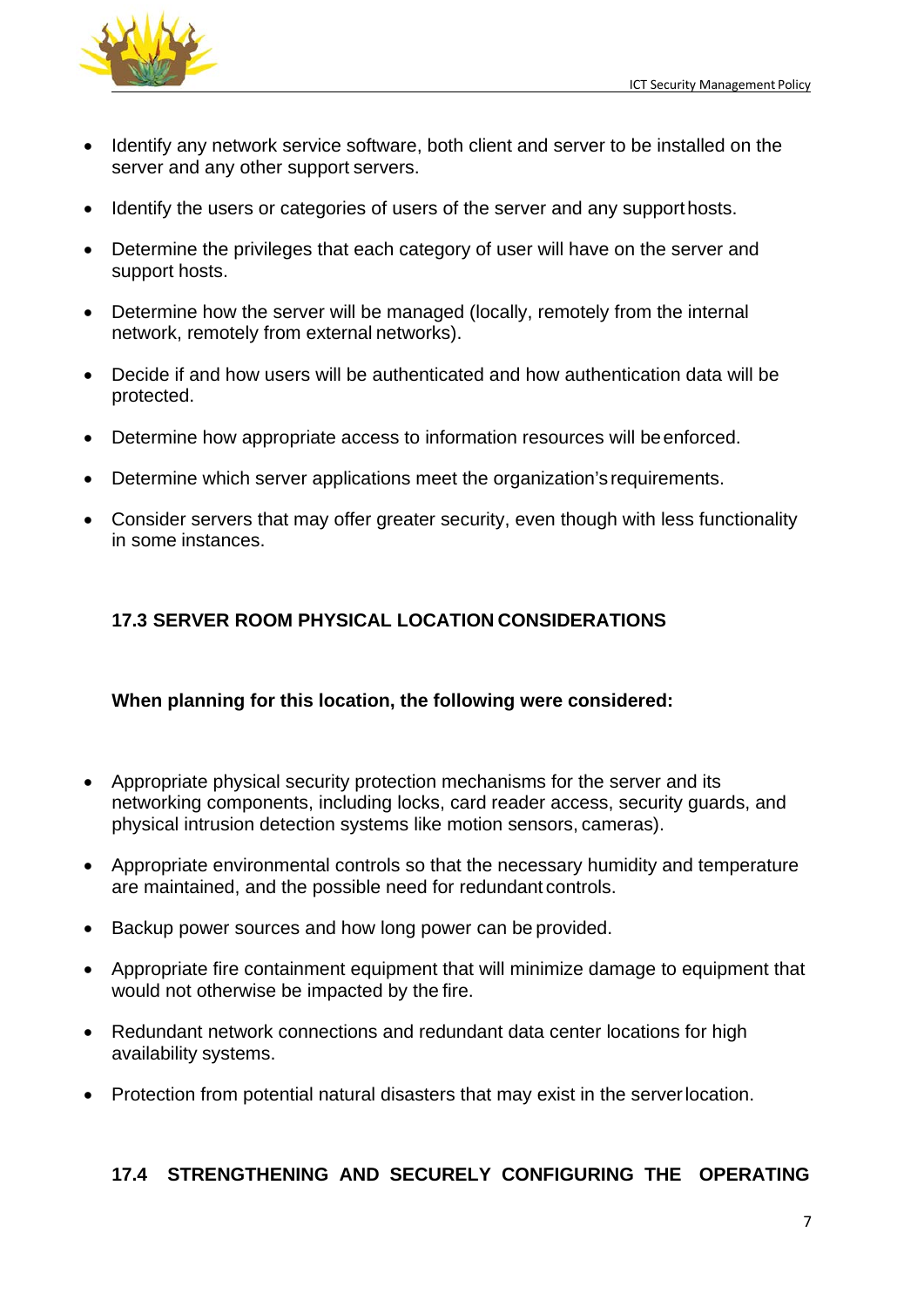

## **SYSTEMS**

Remove or disable unnecessary services, applications, and network protocols

The following provide some examples of what services, applications, and protocols that can be removed / disabled if they are not being utilized:

- File printer sharing services (Windows Network Basic Input / Output System [NetBIOS] Network File System [NFS], FTP.
- Wireless networking services.
- Remote control, remote access programs, particularly those that do not strongly encrypt their communications example Telnet.
- Directory services like Lightweight Directory Access Protocol [LDAP], Network Information System [NIS]).

## **17.5 Enforcement**

Implementation and enforcement of this policy is ultimately the responsibility of System Administrator as well as Employees of BNLM. Information Security and Internal Audit may conduct random assessments to ensure compliance with policy without notice. Any system found in violation of this policy shall require immediate corrective action. Violations shall be noted in the BNLM issue tracking system and support teams shall be dispatched to remediate the issue. Repeated failures to follow policy may lead to disciplinary action.

## **18. GENERAL**

- 18.1 All employees provided with ICT equipment must ensure that the ICT equipment is protected from damage and theft at all times.
- 18.2 Any damage to or theft of ICT equipment must be reported writing to Asset Management within 48 hours.
- 18.3 Employees not reporting any damage or theft of allocated ICT equipment shall bear the responsibility and the losses recovered from them. This shall bedone in compliance with the Asset Management Policy.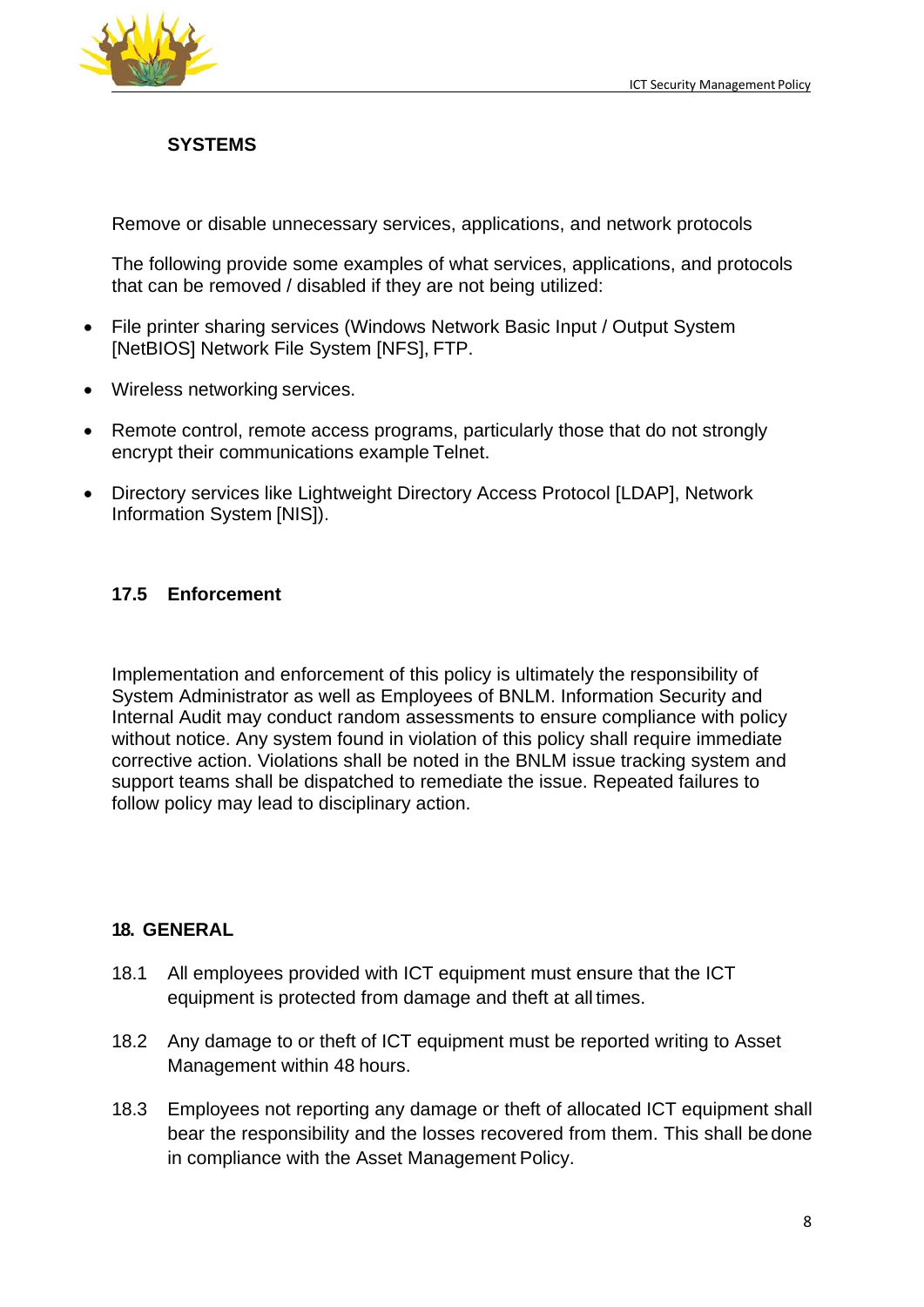

# **19. REVIEW**

19.1 This policy shall be reviewed at least annually.